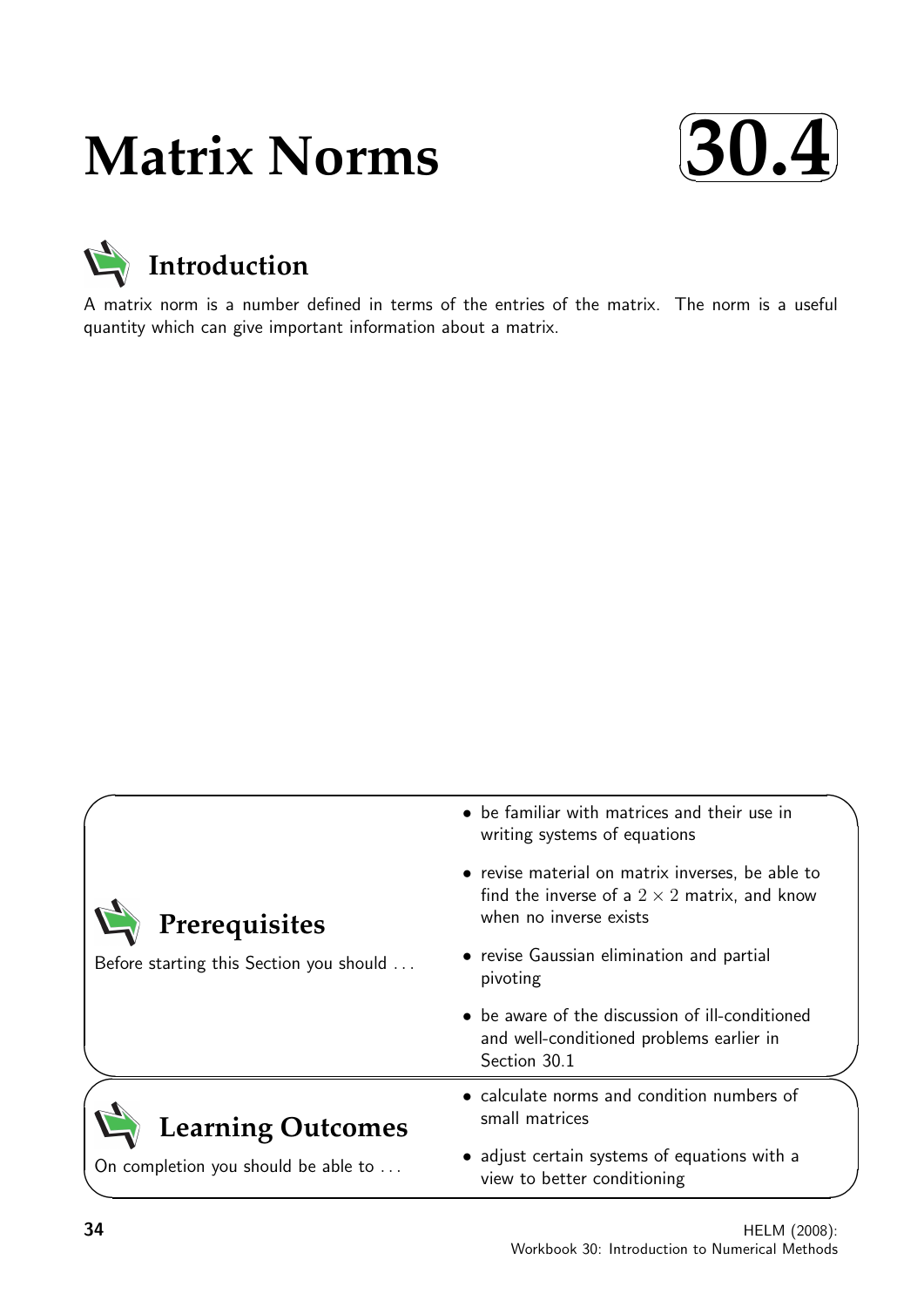

# **1. Matrix norms**

The norm of a square matrix A is a non-negative real number denoted  $||A||$ . There are several different ways of defining a matrix norm, but they all share the following properties:

- 1.  $||A|| \geq 0$  for any square matrix A.
- 2.  $||A|| = 0$  if and only if the matrix  $A = 0$ .
- 3.  $\|kA\| = |k| \|A\|$ , for any scalar k.
- 4.  $||A + B|| \le ||A|| + ||B||$ .
- 5.  $||AB|| \le ||A|| \cdot ||B||$ .

The norm of a matrix is a measure of how large its elements are. It is a way of determining the "size" of a matrix that is not necessarily related to how many rows or columns the matrix has.



The norm of a matrix is a real number which is a measure of the magnitude of the matrix.

Anticipating the places where we will use norms later, it is sufficient at this stage to restrict our attention to matrices with only real-valued entries. There is no need to consider complex numbers at this stage.

In the definitions of norms below we will use this notation for the elements of an  $n \times n$  matrix A where

|          | $a_{11}$ $a_{12}$ $a_{13}$ $a_{1n}$ |          |
|----------|-------------------------------------|----------|
| $a_{21}$ | $a_{22}$ $a_{23}$                   | $a_{2n}$ |
|          | $a_{31}$ $a_{32}$ $a_{33}$          | $a_{3n}$ |
|          |                                     |          |
| $a_{n1}$ | $\, a_{n2} \quad a_{n3}$            |          |

The subscripts on  $a$  have the row number first, then the column number. The fact that

 $a_{rc}$ 

is reminiscent of the word "arc" may be a help in remembering how the notation goes.

In this Section we will define three commonly used norms. We distinguish them with a subscript. All three of them satisfy the five conditions listed above, but we will not concern ourselves with verifying that fact.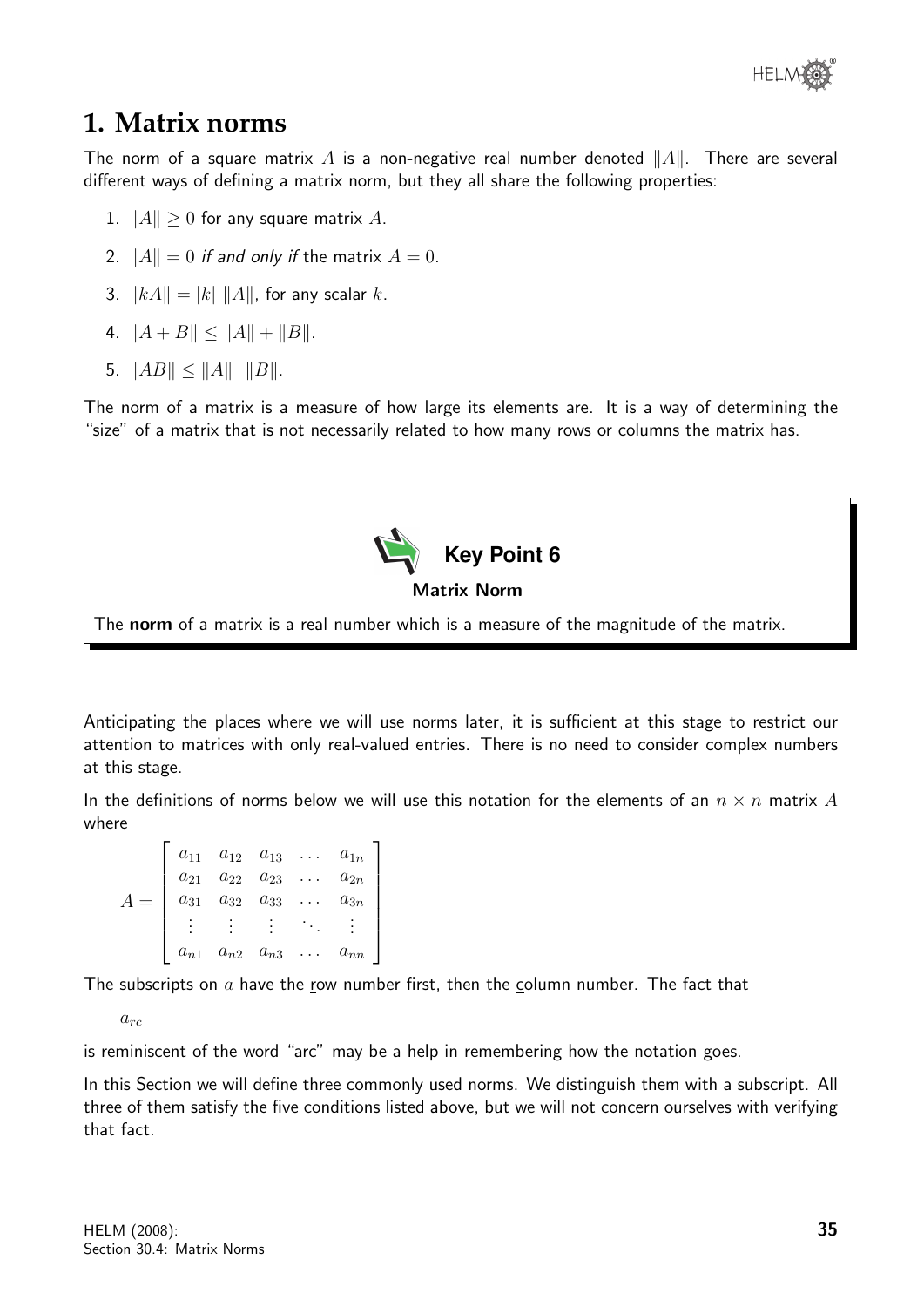#### **The 1-norm**

$$
||A||_1 = \max_{1 \le j \le n} \left( \sum_{i=1}^n |a_{ij}| \right)
$$

(the maximum absolute column sum). Put simply, we sum the absolute values down each column and then take the biggest answer.

Example 9  
Calculate the 1-norm of 
$$
A = \begin{bmatrix} 1 & -7 \\ -2 & -3 \end{bmatrix}
$$
.

#### Solution

The absolute column sums of A are  $1 + |-2| = 1 + 2 = 3$  and  $|-7| + |-3| = 7 + 3 = 10$ . The larger of these is 10 and therefore  $||A||_1 = 10$ .

> 1  $\vert \cdot$

**Example 10**  
Calculate the 1-norm of 
$$
B = \begin{bmatrix} 5 & -4 & 2 \\ -1 & 2 & 3 \\ -2 & 1 & 0 \end{bmatrix}
$$

#### Solution

Summing down the columns of  $B$  we find that

$$
||B||_1 = \max (5 + 1 + 2, 4 + 2 + 1, 2 + 3 + 0)
$$
  
= max (8, 7, 5)  
= 8



The 1-norm of a square matrix is the maximum of the absolute column sums. (A useful reminder is that "1" is a tall, thin character and a column is a tall, thin quantity.)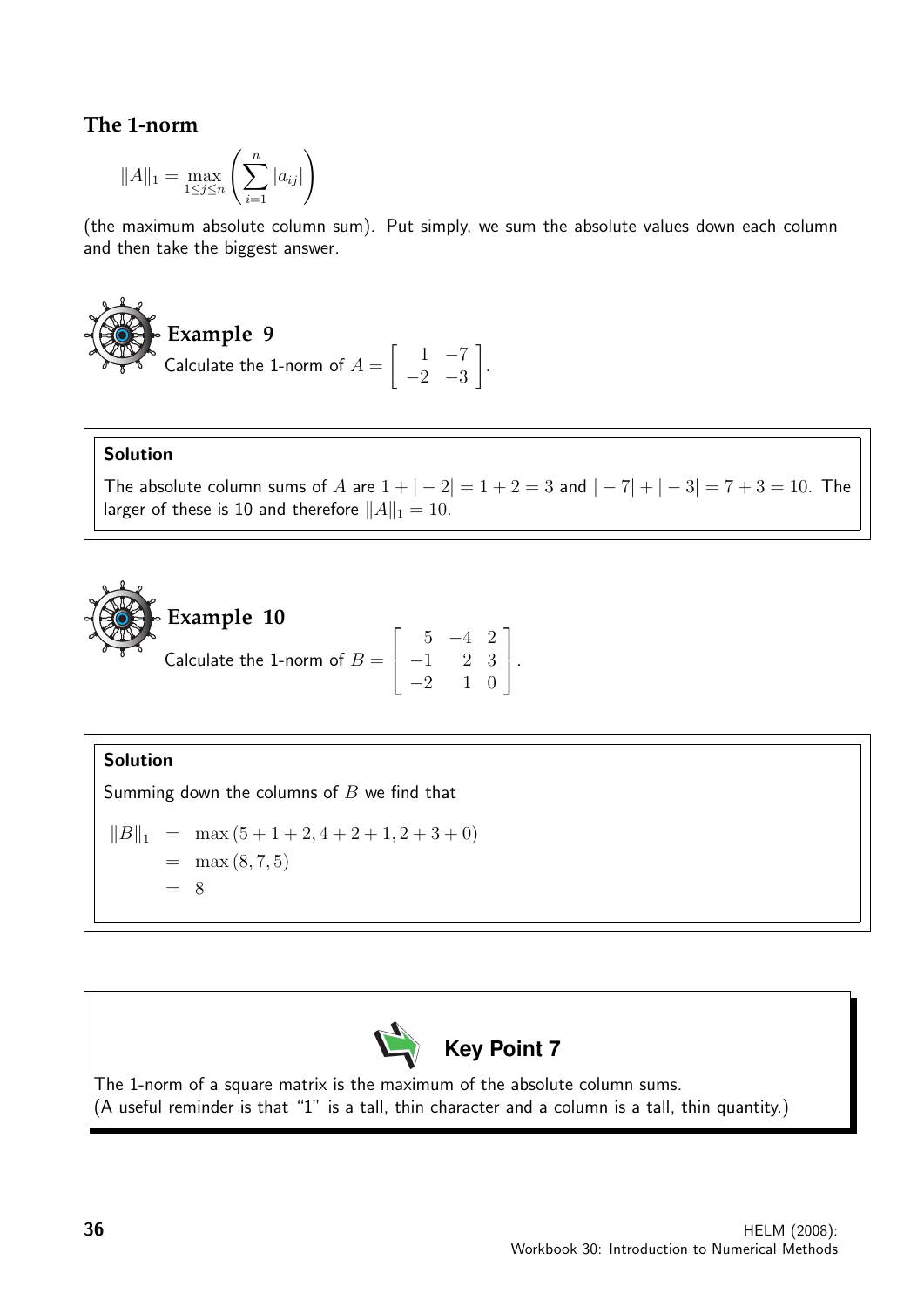

#### **The infinity-norm**

$$
||A||_{\infty} = \max_{1 \leq i \leq n} \left( \sum_{j=1}^{n} |a_{ij}| \right)
$$

(the maximum absolute row sum). Put simply, we sum the absolute values along each row and then take the biggest answer.

# **Example 11**

Calculate the infinity-norm of  $A =$  $\begin{bmatrix} 1 & -7 \end{bmatrix}$  $-2$   $-3$ 1 .

#### Solution

The absolute row sums of A are  $1 + |-7| = 8$  and  $|-2| + |-3| = 5$ . The larger of these is 8 and therefore  $||A||_{\infty} = 8$ .

> 1  $\vert \cdot$



#### Solution

Summing along the rows of  $B$  we find that

$$
||B||_{\infty} = \max(5+4+2, 1+2+3, 2+1+0)
$$
  
= max (11, 6, 3)  
= 11



The infinity-norm of a square matrix is the maximum of the absolute row sums. (A useful reminder is that " $\infty$ " is a short, wide character and a row is a short, wide quantity.)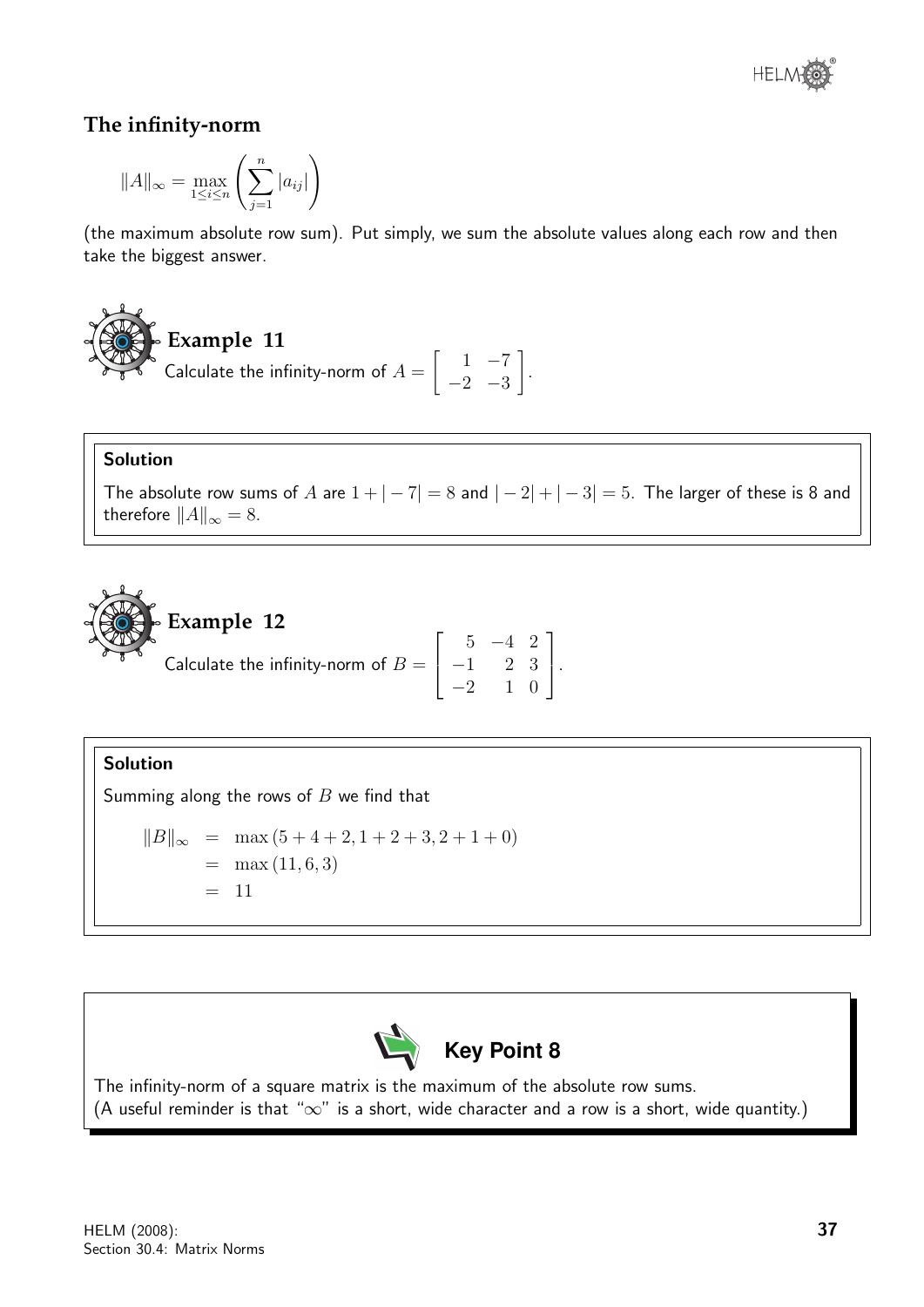### **The Euclidean norm**

$$
||A||_E = \sqrt{\sum_{i=1}^n \sum_{j=1}^n (a_{ij})^2}
$$

(the square root of the sum of all the squares). This is similar to ordinary "Pythagorean" length where the size of a vector is found by taking the square root of the sum of the squares of all the elements.

**Example 13**  
Calculate the Euclidean norm of 
$$
A = \begin{bmatrix} 1 & -7 \\ -2 & -3 \end{bmatrix}
$$
.

Solution

Solution

$$
||A||_E = \sqrt{1^2 + (-7)^2 + (-2)^2 + (-3)^2}
$$
  
=  $\sqrt{1 + 49 + 4 + 9}$   
=  $\sqrt{63} \approx 7.937.$ 

Example 14  
Calculate the Euclidean norm of 
$$
B = \begin{bmatrix} 5 & -4 & 2 \\ -1 & 2 & 3 \\ -2 & 1 & 0 \end{bmatrix}
$$
.

$$
||B||_E = \sqrt{25 + 16 + 4 + 1 + 4 + 9 + 4 + 1 + 0}
$$
  
=  $\sqrt{64}$   
= 8.



The Euclidean norm of a square matrix is the square root of the sum of all the squares of the elements.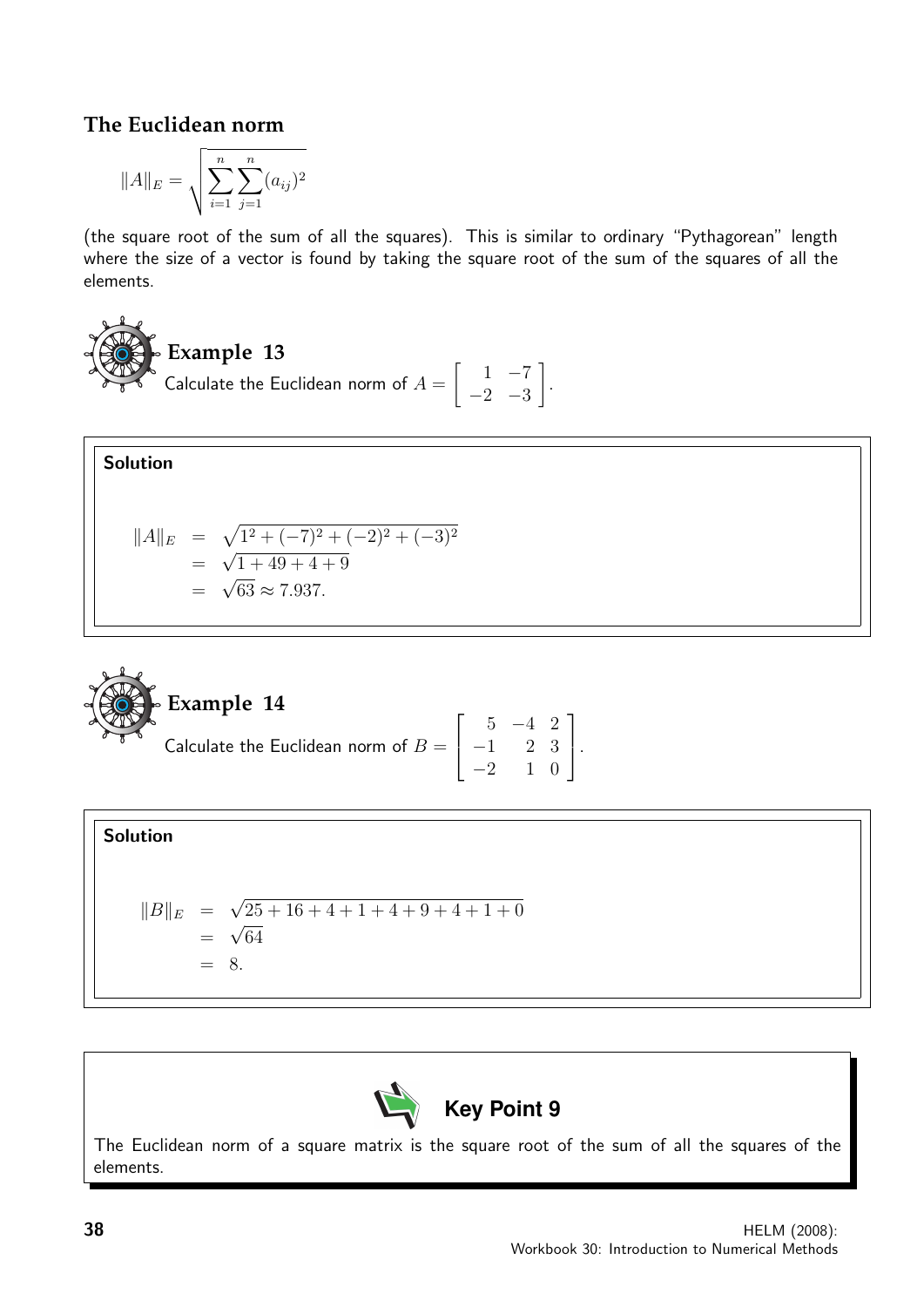

Calculate the norms indicated of these matrices

$$
A = \begin{bmatrix} 2 & -8 \\ 3 & 1 \end{bmatrix}
$$
 (1-norm), 
$$
B = \begin{bmatrix} 3 & 6 & -1 \\ 3 & 1 & 0 \\ 2 & 4 & -7 \end{bmatrix}
$$
 (infinity-norm),  

$$
C = \begin{bmatrix} 1 & 7 & 3 \\ 4 & -2 & -2 \\ -2 & -1 & 1 \end{bmatrix}
$$
 (Euclidean-norm).

#### Your solution

Answer

 $||A||_1 = \max(2 + 3, 8 + 1) = 9,$  $||B||_{\infty} = \max(3 + 6 + 1, 3 + 1 + 0, 2 + 4 + 7) = 13,$  $||C||_E = \sqrt{1^2 + 7^2 + 3^2 + 4^2 + (-2)^2 + (-2)^2 + (-2)^2 + (-1)^2 + 1^2}$ =  $\mathbf{v}_j$  $89 \approx 9.434$ 

#### **Other norms**

Any definition you can think of which satisifes the five conditions mentioned at the beginning of this Section is a definition of a norm. There are many many possibilities, but the three given above are among the most commonly used.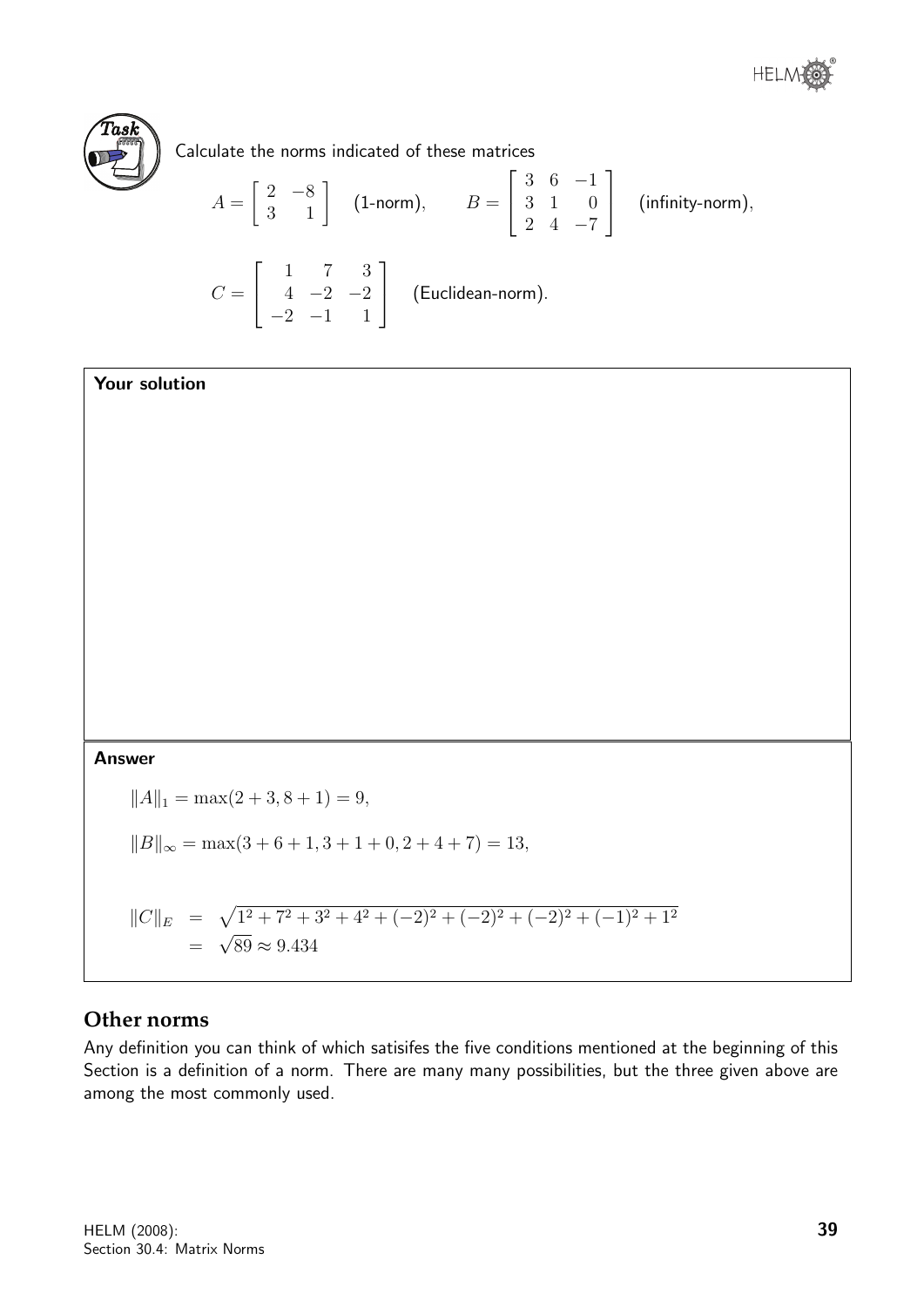# **2. Condition numbers**

The condition number of an invertible matrix  $A$  is defined to be

 $\kappa(A) = ||A|| \, ||A^{-1}||.$ 

This quantity is always bigger than (or equal to) 1.

We must use the same type of norm twice on the right-hand side of the above equation. Sometimes the notation is adjusted to make it clear which norm is being used, for example if we use the infinity norm we might write

$$
\kappa_{\infty}(A) = ||A||_{\infty} ||A^{-1}||_{\infty}.
$$



**Example 15**

Use the norm indicated to calculate the condition number of the given matrices.

(a) 
$$
A = \begin{bmatrix} 2 & 3 \\ 1 & -1 \end{bmatrix}
$$
; 1-norm. (b)  $A = \begin{bmatrix} 2 & 3 \\ 1 & -1 \end{bmatrix}$ ; Euclidean norm.  
(c)  $B = \begin{bmatrix} -3 & 0 & 0 \\ 0 & 4 & 0 \\ 0 & 0 & 2 \end{bmatrix}$ ; infinity-norm.

#### Solution

(a) 
$$
||A||_1 = \max(2 + 1, 3 + 1) = 4
$$
,  
\n
$$
A^{-1} = \frac{1}{-2 - 3} \begin{bmatrix} -1 & -3 \ -1 & 2 \end{bmatrix} = \begin{bmatrix} \frac{1}{5} & \frac{3}{5} \\ \frac{1}{5} & \frac{-2}{5} \end{bmatrix}
$$
\n $\therefore ||A^{-1}||_1 = \max(\frac{1}{5} + \frac{1}{5}, \frac{3}{5} + \frac{2}{5}) = 1$ .  
\nTherefore  $\kappa_1(A) = ||A||_1 ||A^{-1}||_1 = 4 \times 1 = 4$ .  
\n(b)  $||A||_E = \sqrt{2^2 + 3^2 + 1^2 + (-1)^2} = \sqrt{15}$ . We can re-use  $A^{-1}$  from above to see that  
\n $||A^{-1}||_E = \sqrt{\left(\frac{1}{5}\right)^2 + \left(\frac{3}{5}\right)^2 + \left(\frac{1}{5}\right)^2 + \left(\frac{-2}{5}\right)^2} = \sqrt{\frac{15}{25}}$ .  
\nTherefore  $\kappa_E(A) = ||A||_E ||A^{-1}||_E = \sqrt{15} \times \sqrt{\frac{15}{25}} = \frac{15}{\sqrt{25}} = \frac{15}{5} = 3$ .  
\n(c)  $||B||_{\infty} = \max(3, 4, 2) = 4$ .  
\n $B^{-1} = \begin{bmatrix} -\frac{1}{3} & 0 & 0 \\ 0 & \frac{1}{4} & 0 \\ 0 & 0 & \frac{1}{2} \end{bmatrix}$   
\nso  $||B^{-1}||_{\infty} = \max(\frac{1}{3}, \frac{1}{4}, \frac{1}{2}) = \frac{1}{2}$ . Therefore  $\kappa_{\infty}(B) = ||B||_{\infty} ||B^{-1}||_{\infty} = 4 \times \frac{1}{2} = 2$ .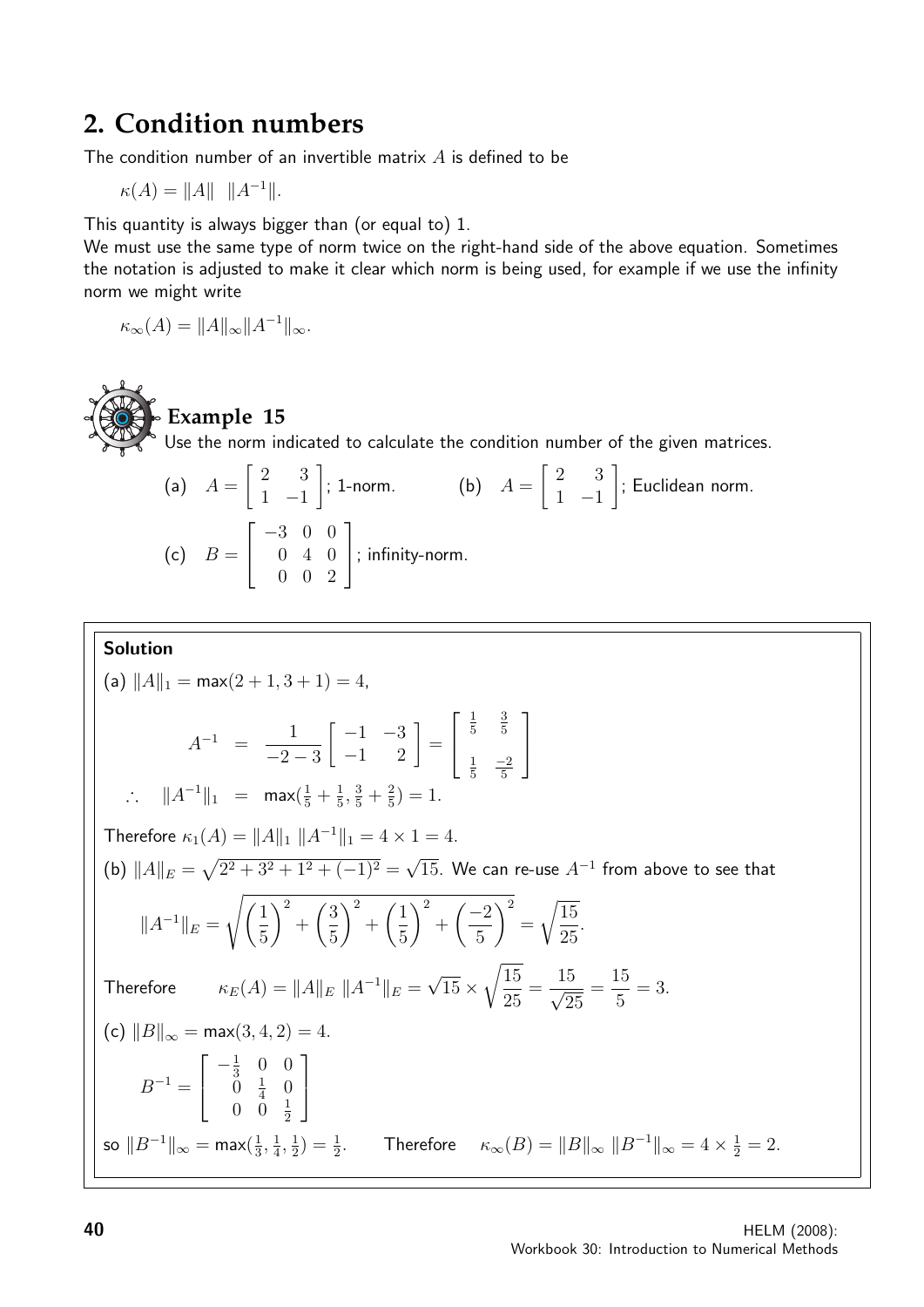



Calculate the condition numbers of these matrices, using the norm indicated

$$
A = \begin{bmatrix} 2 & -8 \\ 3 & 1 \end{bmatrix}
$$
 (1-norm), 
$$
B = \begin{bmatrix} 3 & 6 \\ 1 & 0 \end{bmatrix}
$$
 (infinity-norm).



## **Condition numbers and conditioning**

As the name might suggest, the **condition number** gives us information regarding how wellconditioned a problem is. Consider this example

$$
\left[\begin{array}{cc} 1 & 10^4 \\ -1 & 2 \end{array}\right] \left[\begin{array}{c} x_1 \\ x_2 \end{array}\right] = \left[\begin{array}{c} 10^4 \\ 1 \end{array}\right].
$$

It is not hard to verify that the exact solution to this problem is

$$
\begin{bmatrix} x_1 \\ x_2 \end{bmatrix} = \begin{bmatrix} \frac{10000}{10002} \\ \frac{10001}{10002} \end{bmatrix} = \begin{bmatrix} 0.999800... \\ 0.999900... \end{bmatrix}.
$$



# **Example 16**

Using the 1-norm find the condition number of  $\begin{bmatrix} 1 & 10^4 \\ -1 & 2 \end{bmatrix}$ .

Solution Firstly,  $||A||_1 = 2 + 10^4$ . Also  $A^{-1} = \frac{1}{2}$  $2 + 10<sup>4</sup>$  $\begin{bmatrix} 2 & -10^4 \\ 1 & 1 \end{bmatrix}$  :  $||A^{-1}||_1 = \frac{1}{2+1}$  $2 + 10<sup>4</sup>$  $(1+10^4)$ . Hence  $\kappa_1(A)=1+10^4=10001$ .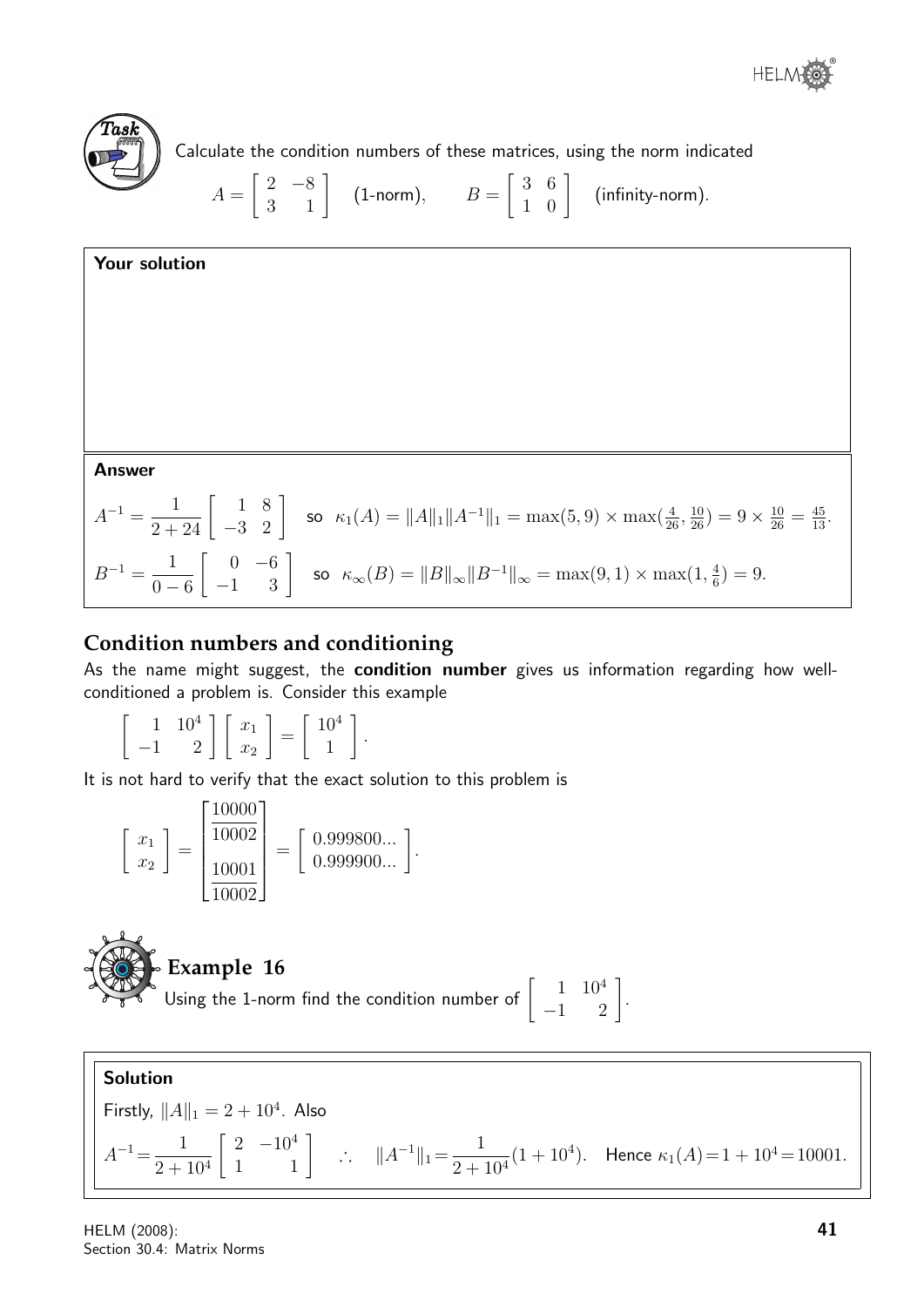The fact that this number is large is the indication that the problem involving  $A$  is an ill-conditioned one. Suppose we consider finding its solution by Gaussian elimination, using 3 significant figures throughout. Eliminating the non-zero in the bottom left corner gives

|  | $\left[\begin{array}{cc} 1 & 10^4 \\ 0 & 10^4 \end{array}\right] \left[\begin{array}{c} x_1 \\ x_2 \end{array}\right] = \left[\begin{array}{c} 10^4 \\ 10^4 \end{array}\right].$ |  |
|--|----------------------------------------------------------------------------------------------------------------------------------------------------------------------------------|--|

which implies that  $x_2 = 1$  and  $x_1 = 0$ . This is a poor approximation to the true solution and partial pivoting will not help. We have altered the problem by a relatively tiny amount (that is, by neglecting the fourth significant figure) and the result  $\left[ \begin{array}{c} x_1 \ x_2 \end{array} \right]$  $\overline{x_2}$ 1 has changed by a large amount. In other words the problem is ill-conditioned.

One way that systems of equations can be made better conditioned is to fix things so that all the rows have largest elements that are about the same size. In the matrix  $A=$  $\begin{bmatrix} 1 & 10^4 \\ -1 & 2 \end{bmatrix}$  the first row's largest element is  $10^4$ , the second row has largest element equal to 2. This is not a happy situation.

If we divide the first equation through by  $10^4$  then we have

| $\left[\begin{array}{cc} 10^{-4} & 1 \\ -1 & 2 \end{array}\right] \left[\begin{array}{c} x_1 \\ x_2 \end{array}\right] =$ |  | $\begin{bmatrix} 1 \\ 1 \end{bmatrix}$ |
|---------------------------------------------------------------------------------------------------------------------------|--|----------------------------------------|

then the top row has largest entry equal to 1, and the bottom row still has 2 as its largest entry. These two values are of comparable size.

The solution to the system was found via pivoting (using 3 significant figures) in the Section concerning Gaussian elimination to be  $x_1 = x_2 = 1$ , a pretty good approximation to the exact values. The matrix in this second version of the problem is much better conditioned.

**Example 17** Using the 1-norm find the condition number of  $\begin{bmatrix} 10^{-4} & 1 \\ -1 & 2 \end{bmatrix}$ .

#### Solution

The 1-norm of A is easily seen to be  $||A||_1 = 3$ . We also need

$$
A^{-1} = \frac{1}{2 \times 10^{-4} + 1} \begin{bmatrix} 2 & -1 \\ 1 & 10^{-4} \end{bmatrix} \qquad \therefore \qquad ||A^{-1}||_1 = \frac{3}{2 \times 10^{-4} + 1}.
$$
  
Hence  

$$
\kappa_1(A) = \frac{9}{2 \times 10^{-4} + 1} \approx 8.998
$$

This condition number is much smaller than the earlier value of 10001, and this shows us that the second version of the system of equations is better conditioned.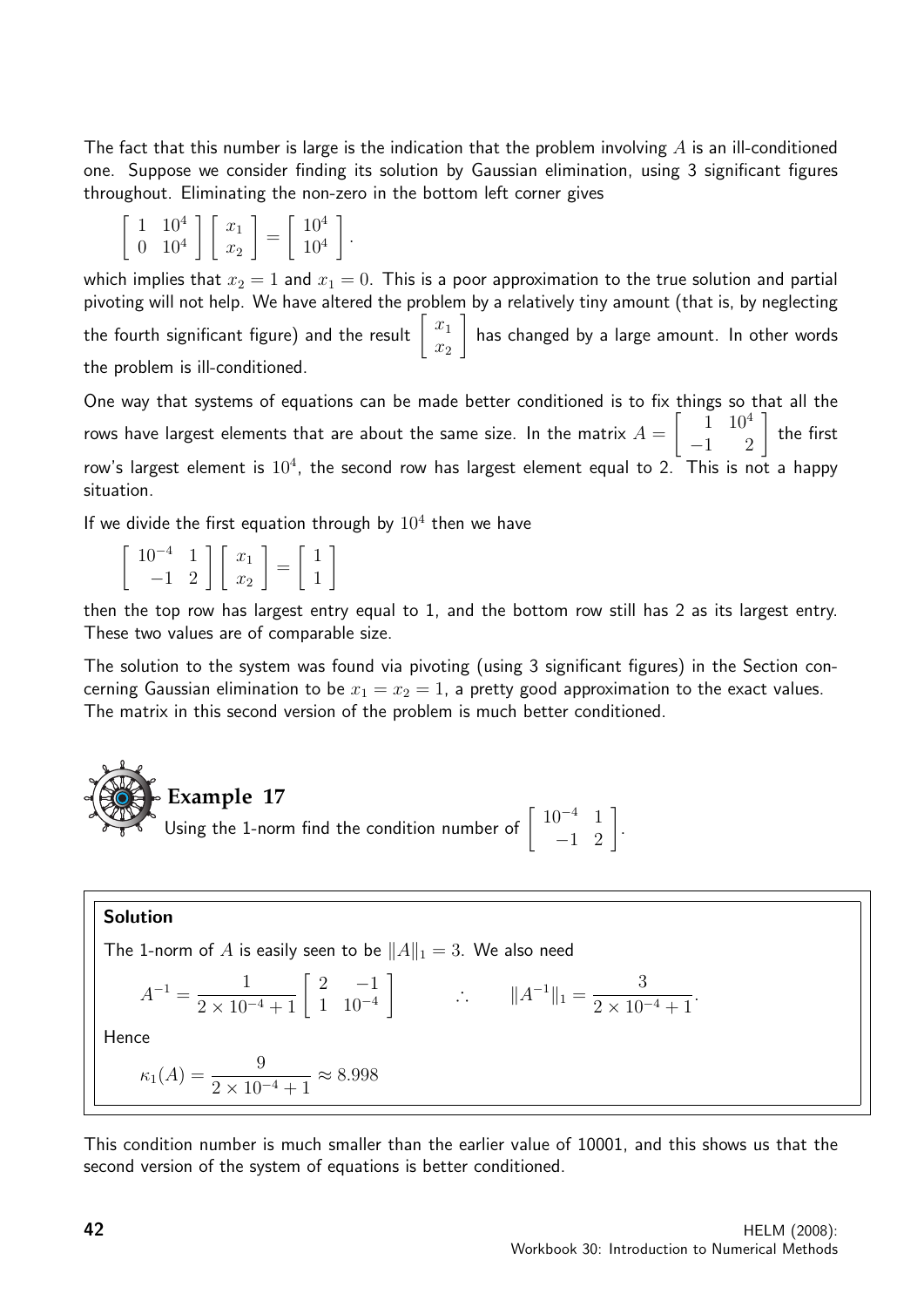

#### **Exercises**

1. Calculate the indicated norm of the following matrices

(a) 
$$
A = \begin{bmatrix} 2 & -2 \ 1 & -3 \end{bmatrix}
$$
; 1-norm.  
\n(b)  $A = \begin{bmatrix} 2 & -2 \ 1 & -3 \end{bmatrix}$ ; infinity-norm.  
\n(c)  $B = \begin{bmatrix} 2 & -3 \ 1 & -2 \end{bmatrix}$ ; Euclidean norm.  
\n(d)  $C = \begin{bmatrix} 1 & -2 & 3 \ 1 & 5 & 6 \ 2 & -1 & 3 \end{bmatrix}$ ; infinity-norm.  
\n(e)  $C = \begin{bmatrix} 1 & -2 & 3 \ 1 & 5 & 6 \ 2 & -1 & 3 \end{bmatrix}$ ; 1-norm.

2. Use the norm indicated to calculate the condition number of the given matrices.

(a) 
$$
D = \begin{bmatrix} 4 & -2 \\ 6 & 0 \end{bmatrix}
$$
; 1-norm.  
\n(b)  $E = \begin{bmatrix} -1 & 5 \\ 4 & 2 \end{bmatrix}$ ; Euclidean norm.  
\n(c)  $F = \begin{bmatrix} 6 & 0 & 0 \\ 0 & 4 & 0 \\ 0 & 0 & 1 \end{bmatrix}$ ; infinity-norm.

- 3. Why is it not sensible to ask what the condition number of  $\begin{bmatrix} -1 & 3 \ 0 & 3 \end{bmatrix}$ 2 −6 1 is?
- 4. Verify that the inverse of  $G=$  $\sqrt{ }$  $\overline{\phantom{a}}$ 2 4 −1 2 5 2  $-1$   $-1$  1  $\begin{bmatrix} 1 & 1 \\ 1 & 5 \end{bmatrix}$  $\sqrt{ }$  $\overline{\phantom{a}}$ −7 3 −13 4 −1 6  $-3$  2  $-2$ 1  $\vert \cdot$

Hence find the condition number of  $G$  using the 1-norm.

5. (a) Calculate the condition number (use any norm you choose) of the coefficient matrix of the system

$$
\left[\begin{array}{cc} 1 & 10^4 \\ 2 & 3 \end{array}\right] \left[\begin{array}{c} x_1 \\ x_2 \end{array}\right] = \left[\begin{array}{c} 1 \\ 3 \end{array}\right]
$$

and hence conclude that the problem as stated is ill-conditioned.

(b) Multiply one of the equations through by a suitably chosen constant so as to make the system better conditioned. Calculate the condition number of the coefficient matrix in your new system of equations.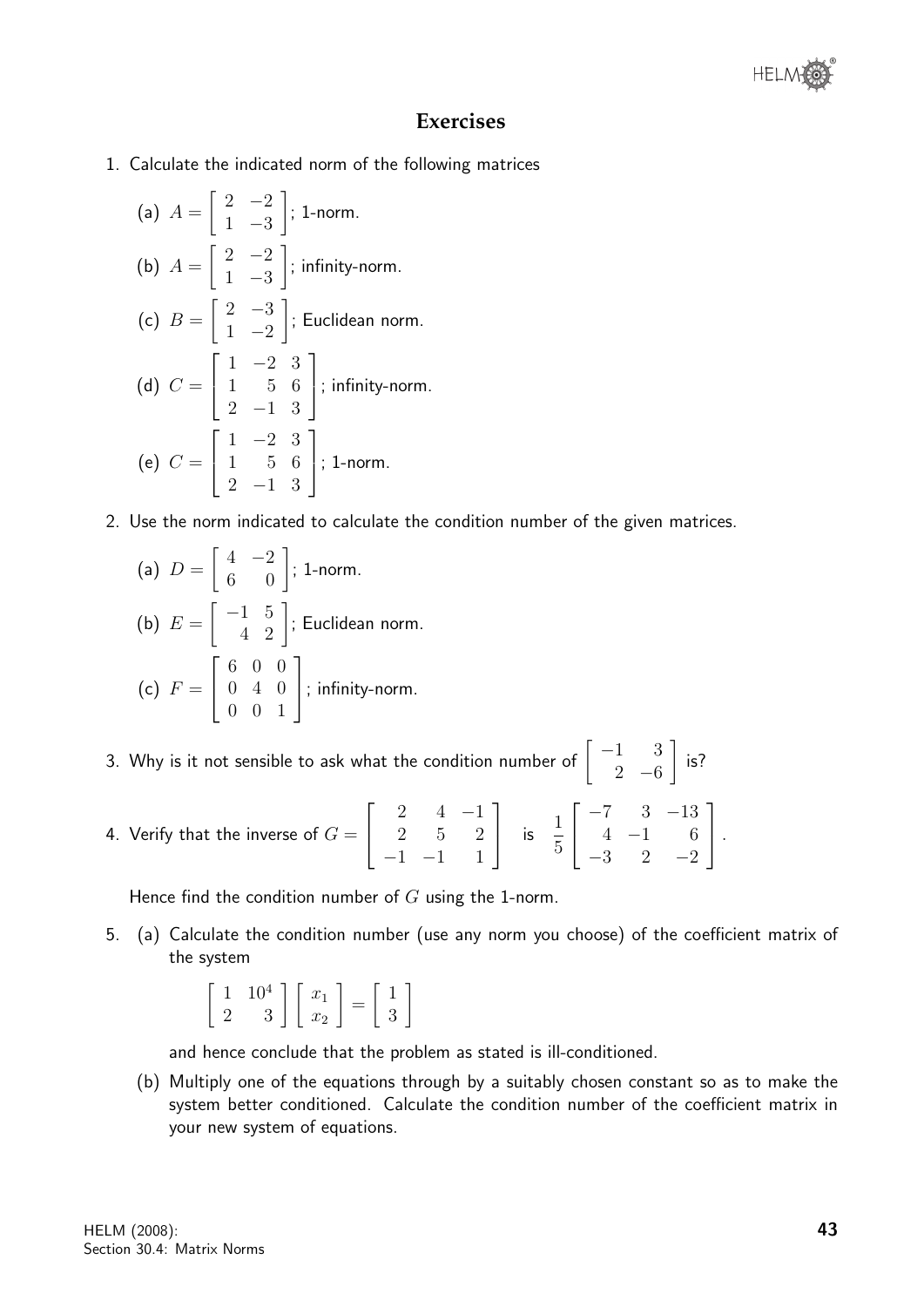#### Answers

1. (a) 
$$
||A||_1 = \max(2+1, 2+3) = 5.
$$

- (b)  $||A||_{\infty} = \max(2 + -2, 1 + 3) = 4.$
- (c)  $||B||_E =$  $\sqrt{4+9+1+4} = \sqrt{18}$
- (d)  $||C||_{\infty} = \max(1 + 2 + 3, 1 + 5 + 6, 2 + 1 + 3) = 12.$
- (e)  $||C||_1 = \max(1 + 1 + 2, 2 + 5 + 1, 3 + 6 + 3) = 12.$
- 2. (a) To work out the condition number we need to find

$$
D^{-1} = \frac{1}{12} \left[ \begin{array}{cc} 0 & 2 \\ -6 & 4 \end{array} \right].
$$

Given this we work out the condition number as the product of two norms as follows

$$
\kappa_1(D) = ||D||_1 ||D^{-1}||_1 = 10 \times \frac{1}{2} = 5.
$$

(b) To work out the condition number we need to find

$$
E^{-1} = \frac{1}{-22} \left[ \begin{array}{rr} 2 & -5 \\ -4 & -1 \end{array} \right].
$$

Given this we work out the condition number as the product of two norms as follows

$$
\kappa_E(E) = ||E||_E ||E^{-1}||_E = 6.782330 \times 0.308288 = 2.090909.
$$

to 6 decimal places.

(c) Here 
$$
F^{-1} = \begin{bmatrix} \frac{1}{6} & 0 & 0 \\ 0 & \frac{1}{4} & 0 \\ 0 & 0 & 1 \end{bmatrix}
$$
 so that  $\kappa_{\infty}(F) = ||F||_{\infty} ||F^{-1}||_{\infty} = 6 \times 1 = 6$ .

3. The matrix is not invertible.